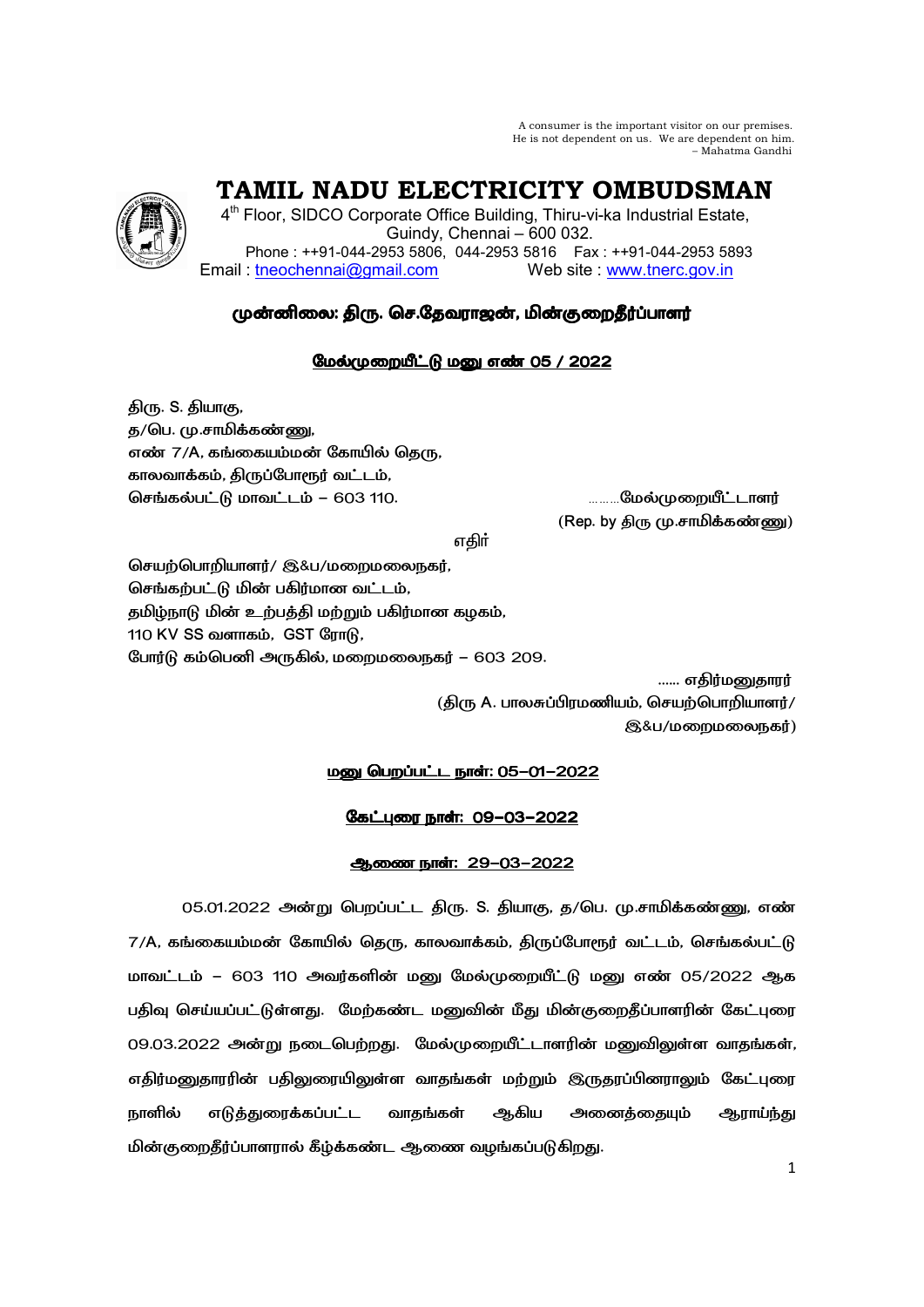#### **ஆ**ணை

## 1. <u>மேல்முறையீட்டாளரின் கோரிக்கை:</u>

சர்வே எண் 241/1–இல் அமைந்துள்ள தனது குடியிருப்புக்கு மின் இணைப்பு வழங்குமாறு மேல்முறையீட்டாளர் விண்ணப்பித்துள்ளார்.

### 2.0 K\*E- R \*+0 R \*+0:

2.1 கிராம நத்த நிலத்தில் தான் கட்டியுள்ள வீட்டிற்கு மின் இணைப்பு வழங்குமாறு மின்சார வாரியத்தில் விண்ணப்பித்ததாக மேல்முறையீட்டாளர் தெரிவித்துள்ளார்.

2.2 மின் இணைப்பு பெறுவதற்கு வைப்பு தொகை செலுத்துவதற்காக உதவி பொறியாளர்/திருப்போரூர் அவர்களை அனுகிய போது நீதிமன்ற ஆணையின்படி தமிழ்நாடு மின்சார வாரிய தலைமை பொறியாளரின் சுற்றறிக்கையில் அரசு புறம்போக்கு நிலங்களில் மின் இணைப்பு வழங்கக்கூடாது என்று உதவி பொறியாளர் கூறியதாக மேல்முறையீட்டாளர் தெரிவித்துள்ளார்.

2.3 தனது விண்ணப்பத்தை உதவி பொறியாளர்/திருப்போரூர் ஏற்க மறுத்திடவே மேல்முறையீட்டாளர் திருப்போரூர் மின்பகிர்மான வட்டம், மின் நுகர்வோர் குறைதீர் மன்றத்தை அணுகியுள்ளார்.

2.4 மின் நுகர்வோர் குறைதீர்க்கும் மன்றம், திருப்போரூர் மின்பகிர்மான வட்டம் 19.11.2021 அன்று தன்னுடைய ஆணையை அளித்துள்ளது. மன்றம் அளித்த தீர்ப்பில் அதிருப்தியுற்றதால் இந்த மேல்முறையீட்டு மனுவினை மேல்முறையீட்டாளர் மின்குறைதீர்ப்பாளரிடத்தில் சமர்ப்பித்துள்ளார்.

#### 3.0 <u>மன்றத்தின் தீர்வு:</u>

செங்கல்பட்டு மின்பகிர்மான வட்டம், மின்நுகர்வோர் குறைதீர்க்கும் மன்றம் தன்னுடைய தீர்வை 19.11.2021 நாளிட்ட ஆணையில் தெரிவித்துள்ளது. அந்த ஆணையின் சம்பந்தப்பட்ட பத்தி கீழே கொடுக்கப்பட்டுள்ளது.

#### "<u>மன்றத்தின் தீர்வு</u>:

*As per the TNE (Dis) code 27(12), the petitioner should submit the NOC obtained from the revenue department, i.e. not below the rank of Deputy Tahsildar, for effecting the domestic service connection, and hence the petition closed and no costs."*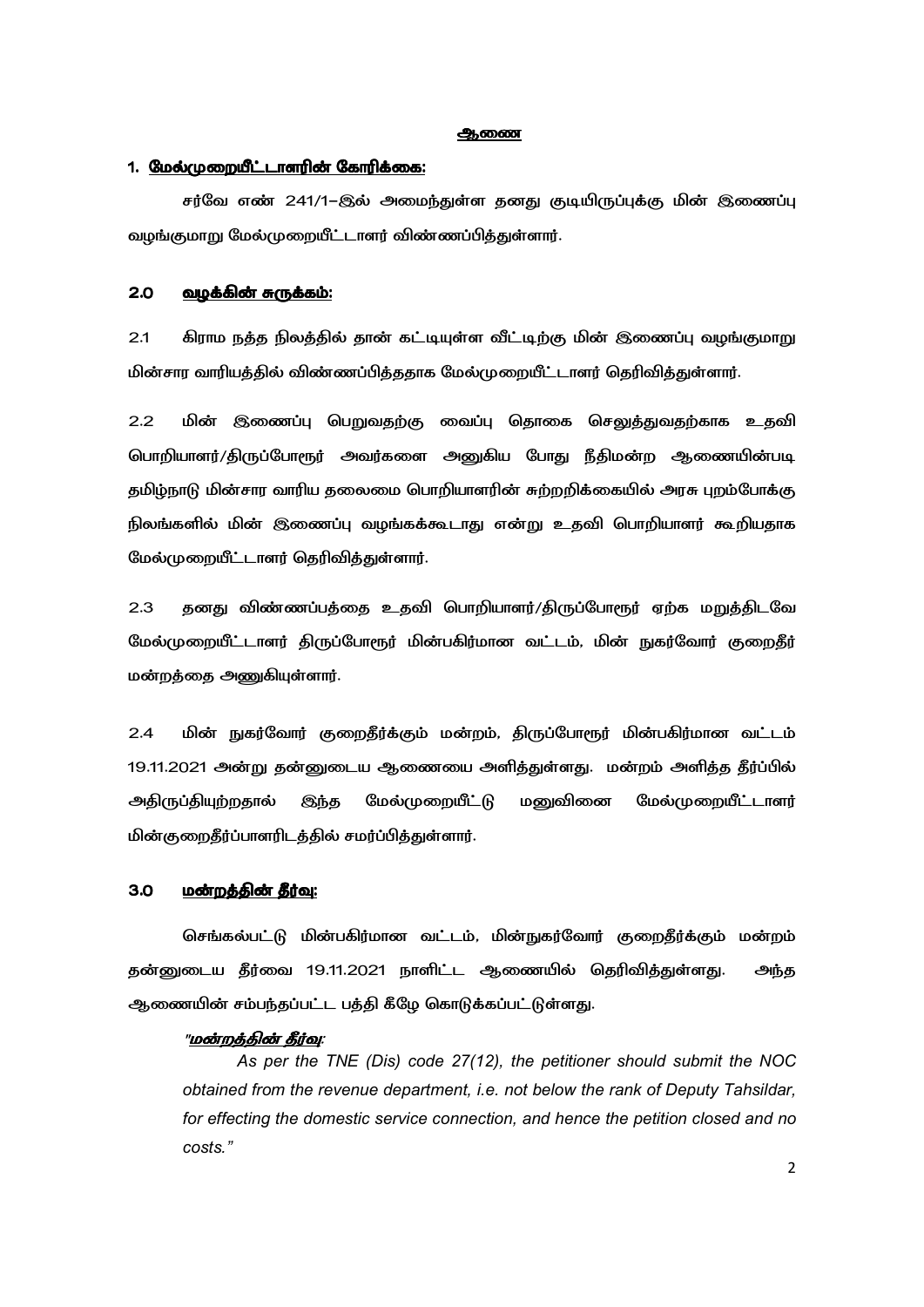#### <u>மின்குறைதீர்ப்பாளரின் கேட்புரை:</u> 4.0

தங்களது  $4.1$ மேல்முறையீட்டாளாம் எதிர்ம<u>னு</u>தாரரும் காப்ப வாகங்களை எடுத்துரைப்பதற்கு வசதியாக 09.03.2022 அன்று காணொலி மூலம் கேட்புரை நடத்தப்பட்டது.

 $4.2$ மேல்முறையீட்டாளர் சார்பாக திரு மு.சாமிக்கண்ணு அவர்கள் கேட்புரை நாளில் கலந்து கொண்டு தன்னுடைய வாதத்தை எடுத்துரைத்தார்.

 $4.3$ எதிர்மனுதாரர் திரு A. பாலசுப்பிரமணியம், செயற்பொறியாளர்/ **8&u/** மறைமலைநகர், செங்கற்பட்டு மின்பகிர்மான வட்டம் அவர்கள் கேட்புரை நாளில் கலந்து கொண்டு தன்னுடைய வாதத்தை எடுத்துரைத்தார்.

 $4.4$ மின்குறைதீர்ப்பாளரின் முன்பு சமர்ப்பிக்கப்படும் மனு மேல்முறையீட்டு மனு மின்குறைதீர்மன்றத்தில் மனுதாரரால் வைக்கப்பட்ட கோரிக்கைகள் என்பகால் சம்மந்தப்பட்ட வாதங்கள் மட்டுமே தீர்விற்கு எடுத்துக் கொள்ளப்படுகிறது. குறைதீர் குறைதீர் நடவடிக்கைகள், மன்றத்தில் சமர்ப்பிக்கப்படாத மன்றத்தின் புதிய நிவாரணங்கள் அல்லது பணியாளர் ஒழுங்கு நடவடிக்கை சம்மந்தப்பட்ட கோரிக்கைகள் முதலியன மின்நுகர்வோர் குறைதீர்க்கும் மன்றம் மற்றும் மின்குறைதீர்ப்பாளருக்கான ஒழுங்குமுறை விகிகளின்படி மின்குறைதீர்ப்பாளரின் **கீர்வி**ற்கு எடுத்துக் கொள்ளப்படவில்லை.

#### $5.0$ மேல்முறையீட்டாளரின் வாதங்கள்:

 $5.1$ செங்கல்பட்டு மாவட்டம், திருப்போரூர் வட்டம், காலவாக்கம் கிராம, தாழ்த்தப்பட்ட மக்களுக்கு அரசு இலவச நிலம் வழங்கும் அரசாணையின்படி "பஞ்சமி நிலம்" திருப்போரூர் பேரூராட்சி தலைவரின் செயல்முறை ஆணை எண் 53 நாள் 28.7.1964– இன்படி காலவாக்கம் கிராம சர்வே எண் 241/1 இல் உள்ள அரசு மேய்க்கால் புறம்போக்கு நிலக்கில் வீடு கட்டிக்கொண்டு விவசாயம் செய்வகற்கு நிலங்கள் வழங்கப்பட்ட நிலத்தில் தனது குடும்ப முன்னோரான தனது பாட்டி லேட். சின்னக்கண்ணு அவர்கள் குடிசை வீடு அமைத்து விவசாயம் செய்து வந்ததாக மேல்முறையீட்டாளர் தெரிவித்துள்ளார்.

 $\overline{3}$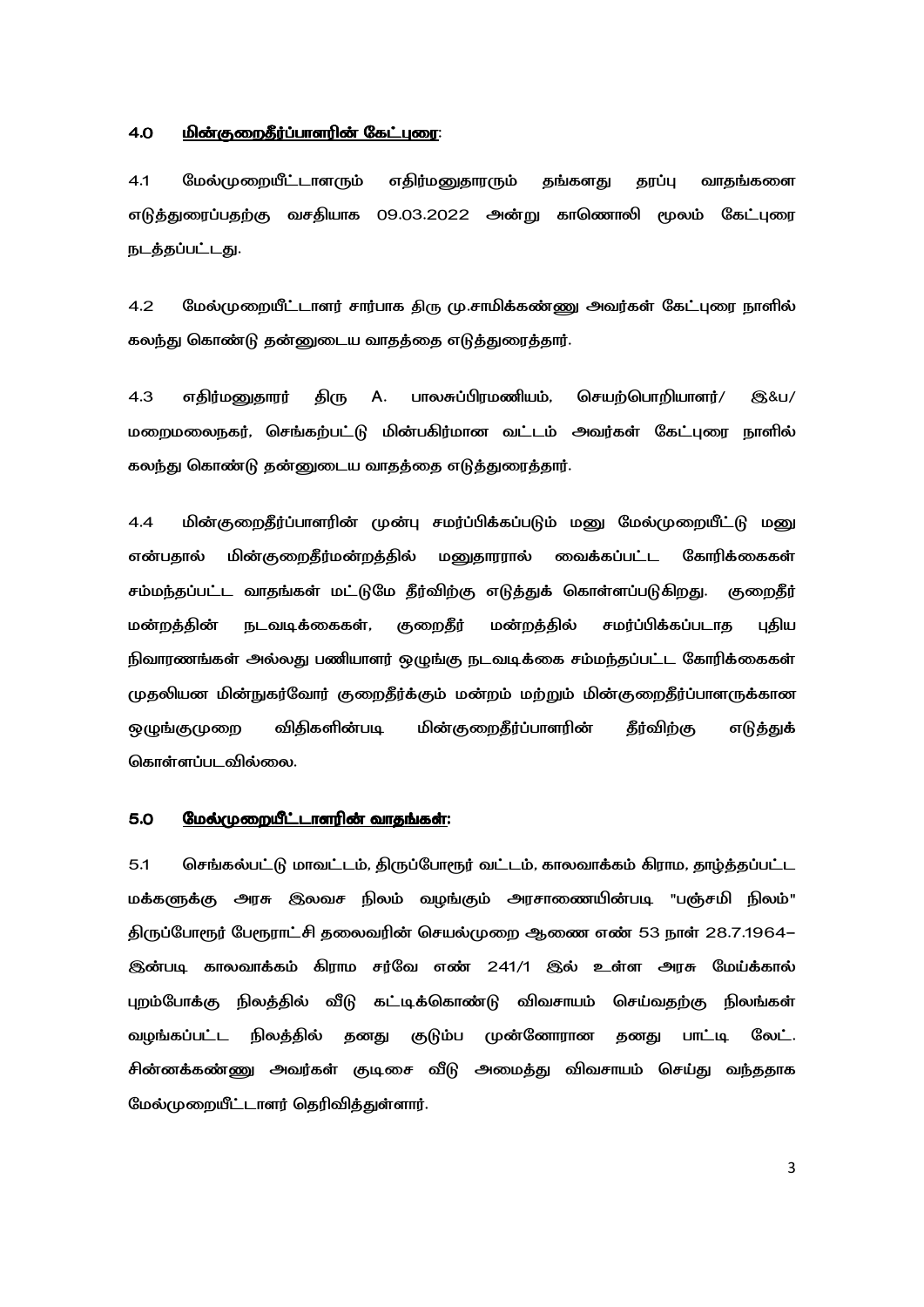5.2 அவர்களது பெயர் கிராம அடங்கள் பதிவேட்டில் பதிவு செய்யப்பட்டுள்ளதாகவும், அவரது மறைவுக்கு பின்பு இந்த நிலத்தில் கடந்த 10 ஆண்டுகளுக்கு மேலாக தனது அனுபோகத்தில் இருந்து வருவதாகவும், இந்த நிலத்திற்கு நிலப்பட்டா வழங்க மாவட்ட ஆட்சியருக்கு விண்ணப்பம் செய்ததாகவும், நிலப்பட்டா வழங்காமல் இருந்து வந்ததால் மேல்முறையீட்டாளர் சென்னை உயர்நீதிமன்றத்தில் வழக்கு தொடர்ந்து நிலப்பட்டா வழங்க ஆணை பெற்றதாகவும், (W.P.No.15966/2012 dt. 17.02.2017) ஆயினும் வருவாய் துறை பட்டா வழங்காமல் இருந்து வந்ததால் தமிழக முதல்வரின் சிறப்பு குறைதீர் திட்டத்தில் நீதிமன்ற ஆணையின்படி தனக்கு நிலப்பட்டா வழங்க விண்ணப்பம் செய்ததாகவும் மேல்முறையீட்டாளர் தெரிவித்துள்ளார்.

5.3 தனது விண்ணப்பம் திருப்போரூர் வட்டாட்சியரின் ந.க.1021/2019ஆ1 நாள் 22.10.2019 இன்படி மாவட்ட ஆட்சியருக்கு அனுப்பப்பட்டு மாவட்ட ஆட்சியரால் தனது நிலம் மேய்க்கால் வகைப்பாட்டில் இருந்து கிராம நத்தம் நிலமாக மாற்றம் செய்யப்பட்டதாகவும், ஆயினும் நிலப்பட்டா வழங்காமல் இருந்து வந்ததால் மேல்முறையீட்டாளர் நில நிர்வாக ஆணையருக்கு விண்ணப்பம் வழங்கியதாகவும், ஆணையரின் ந.க.எப்2/1069902/2021 நாள் 8.4.2021–இல் பட்டா வழங்க பரிந்துரை செய்து தனது விண்ணப்பம் மாவட்ட ஆட்சியருக்கு அனுப்பப்பட்டதாக மேல்முறையீட்டாளர் தெரிவித்துள்ளார்.

5.4 இந்த நிலத்தில் மேல்முறையீட்டாளர் கட்டியுள்ள வீட்டிற்கு திருப்போரூர் பேரூராட்சியில் வீட்டுவரி செலுக்கி ரசீது பெற்றுள்ளதாகவும், வீட்டுவரி ரசீது அடிப்படையில் கிராம நத்த நிலத்தில் மேல்முறையீட்டாளர் கட்டியுள்ள வீட்டிற்கு மின் இணைப்பு வழங்குமாறு கடந்த 18.06.2021–இல் தமிழ்நாடு மின்சார வாரியத்திற்கு விண்ணப்பம் செய்ததாக மேல்முறையீட்டாளர் தெரிவித்துள்ளார்.

5.5 விண்ணப்ப எண் 200095720621608, மின் இணைப்பு பெறுவதற்கான டெபாசிட் தொகை செலுத்துவதற்காக திருப்போரூர் மின்வாரிய உதவி பொறியாளரை அணுகிய போது அவர்கள் நீதிமன்ற ஆணையின்படி தமிழ்நாடு மின்சார வாரிய தலைமை பொறியாளரின் சுற்றறிக்கையில் அரசு புறம்போக்கு நிலங்களில் மின் இணைப்பு வழங்கக்கூடாது என்று கூறியதாக மேல்முறையீட்டாளர் தெரிவித்துள்ளார்.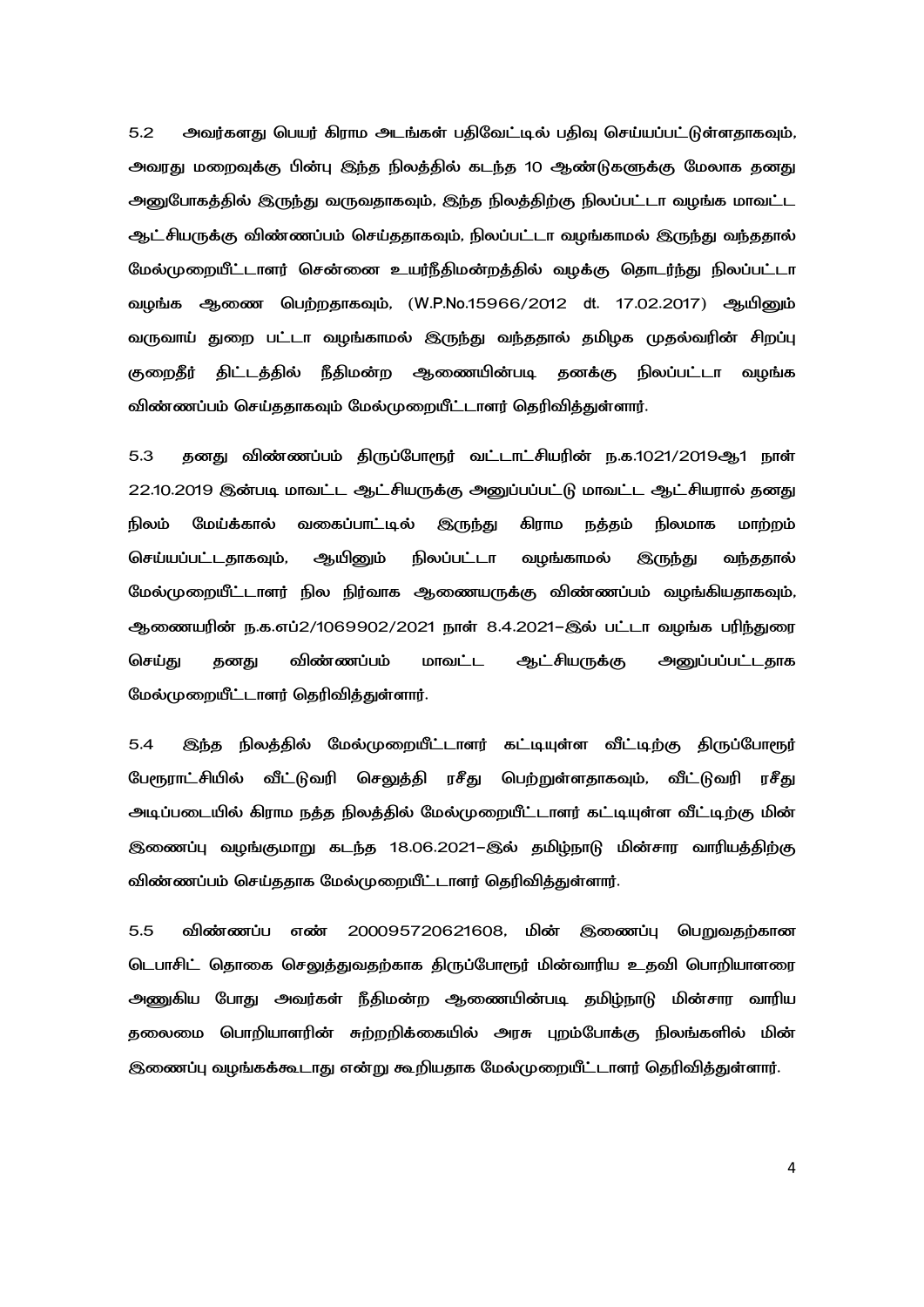மேலும் வட்டாட்சியரிடமிருந்து மின் இணைப்பு வழங்குவதற்கு தடையின்மை  $5.6$ (NOC) சான்று பெற்று வந்தால் மின் இணைப்பு வழங்க முடியும் என தெரிவித்ததாகவும், தான் அவர்களிடம் நீதிமன்ற ஆணையில் நீர் நிலை புறம்போக்கு நிலங்களை ஆக்கிரமித்து கட்டியுள்ள கட்டிடங்களுக்கு மின் இணைப்பு வழங்கக்கூடாது என தெரிவிக்கப்பட்டுள்ளதாகவும், மேலும் நீர்நிலை புறம்போக்கு சர்வே எண் பகிவேட்டை வருவாய் துறையினர் தங்களது எல்லைக்குட்பட்ட மின்வாரிய அலுவலகம், உள்ளாட்சி அமைப்புகள், பதிவு துறைக்கு வழங்க வேண்டும் எனவும், இதன்படி மின்சார வாரியம் நீர் நிலைகளுக்கு மின் இணைப்பு வழங்க கூடாது எனவும், பேரூராட்சி வீட்டுவரி வழங்க கூடாது எனவும், பதிவுத் துறை பதிவு செய்யக்கூடாது என இதில் குறிப்பிடப்பட்டுள்ளதாக மேல்முறையீட்டாளர் தெரிவித்துள்ளார்.

 $5.7$ ஆனால் கிராம நத்தம், மேய்க்கால், மந்தைவெளி உள்ளிட்ட அரசு புறம்போக்கு நிலங்களில் உள்ள குடியிருப்புகளுக்கு மின் இணைப்பு வழங்க கூடாது என இந்த **நீகிமன்**ற கீர்ப்பில் குறிப்பிடப்படவில்லை எனவம். சென்னை கலைமை அலுவலகத்தின் தலைமை மின்பொறியாளர் கடிதத்திலும் நீர்நிலை புறம்போக்கில் மின் இணைப்பு வழங்க கூடாது என தெரிவிக்கப்பட்டுள்ளதாகவும், மேற்குறிப்பிட்டுள்ள புறம்போக்கு நிலங்களில் உள்ள குடியிருப்புகளுக்கு வருவாய் அரசு குண வட்டாட்சியரிடமிருந்து தடையின்மை சான்று (NOC) பெற்று மின் இணைப்பு வழங்க வேண்டும் என்று குறிப்பிடப்படவில்லை என தெரிவித்ததாக மேல்முறையீட்டாளர் தெரிவித்துள்ளார்.

5.8 அதனால் தனது நிலம் அரசு மூலம் வழங்கப்பட்டு மேய்க்கால் நிலத்தை வட்டாட்சியர் கடிதம் கிாாம நத்தமாக மாவட்ட ஆட்சியரால் மூலம் மாற்றம் செய்யப்பட்டதாகவும், அதனால் தனது குடியிருப்புக்கு மின் இணைப்பு வழங்குவதற்கு தடை ஏதுமில்லை என்று மேல்முறையீட்டாளர் தெரிவித்துள்ளார்.

5.9 எதிர்மனுதாரர் கடிதத்தில் வழங்கப்பட்ட தகவல்கள் முரண்பாடாக உள்ளதாகவும், தனது நிலம் தாழ்த்தப்பட்ட மக்களுக்கு இலவசமாக நிலம் வழங்கும் திட்டத்தில் திருப்போரூர் பேரூராட்சியின் தீர்மானத்தின் மூலம் கடந்த 56 ஆண்டுகளுக்கு முன்பாக வழங்கப்பட்டு தனது அனுபவத்தில் இருந்து வரும் நிலத்திற்கு சென்னை உயர்நீதி மன்றம் தனக்கு பட்டா வழங்க ஆணையிட்டு இதன் அடிப்படையில் பட்டா வழங்க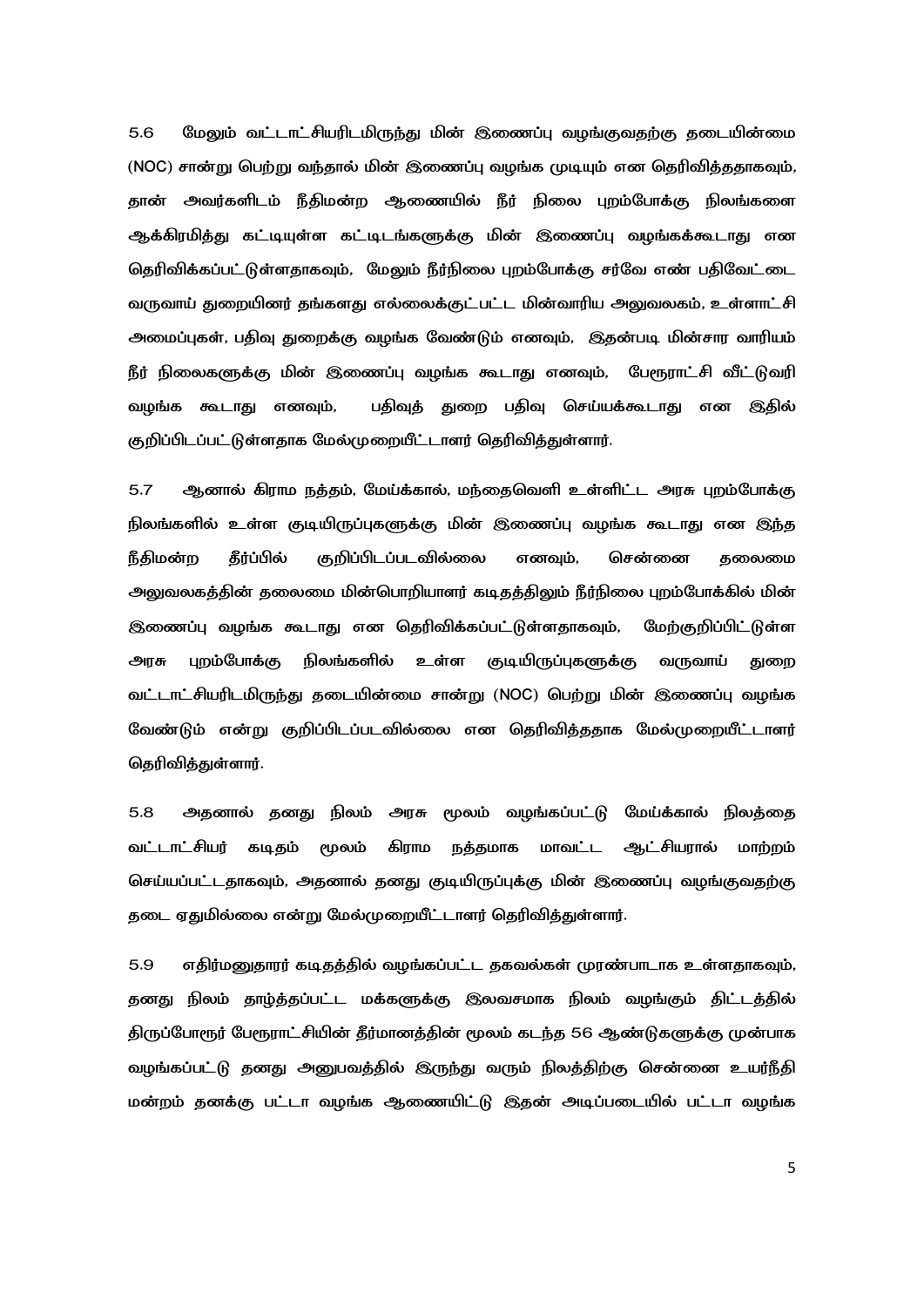நடவடிக்கையில் இருந்து வரும் நிலத்தில் தான் கட்டியுள்ள வீட்டிற்கு பேரூராட்சியின் மூலம் வீட்டு வரி செலுத்தியுள்ளதாக மேல்முறையீட்டாளர் தெரிவித்துள்ளார்.

5.10 மேலும் இந்த சர்வே எண்ணில் உள்ள குடியிருப்புகளுக்கு மின் இணைப்பு வழங்கப்பட்டுள்ளதாகவும், தனது விண்ணப்பத்தை பரிசீலனை செய்து தனது குடியிருப்புக்கு மின் இணைப்பு வழங்க வேண்டும் என மேல்முறையீட்டாளர் கேட்டுக் கொண்டுள்ளார்.

#### 6.0 எதிர்மனுதாரரின் வாதங்கள்:

6.1 மேல்முறையீட்டாளர் திரு.தியாகு கடந்த 18.06.2021 அன்று மின் இணைப்பு வேண்டி விண்ணப்பித்ததாகவும், அதற்குரிய தொகை செலுத்த உதவி பொறியாளரை அனுகிய போது அவர் "தமிழ் நாடு மின்சார வாரியத்தின் சுற்றறிக்கையில் அரசு புறம்போக்கு நிலத்தில் வீடு கட்டியுள்ளவர்களுக்கு வருவாய் துறை வட்டாட்சியரின் தடையின்மை சான்று பெற்றுவந்தால் மின் இணைப்பு வழங்க இயலும் என தெரிவித்திருந்ததாகவும், ஆனால் அந்த கடிதத்தில் நீர்நிலை புறம்போக்கு நிலங்களில் மின் இணைப்பு பெறுவதற்கு துறை வட்டாட்சியர் பதவிக்கு குறையாத அலுவலரிடம் மறுப்பின்மை சான்று பெற்று மின் இணைப்பு வழங்கலாம் என தெரிவிக்கப்பட்டுள்ளதாக எதிர்மனுதாரர் தெரிவித்துள்ளார்.

6.2 மேலும், ச.எண்.241/1 இல் பட்டா வழங்கும் பட்சத்தில் மின் இணைப்பு வழங்க இயலும் அல்லது ச.எண்.241/1இல் அத்துறை சார்ந்த தாசில்தார் அவர்களிடம் மின் இணைப்பு வழங்க தடையில்லா சான்று பெற்று வழங்கினால் மட்டுமே மின்வாரிய விதிமுறைகளின்படி நடவடிக்கை மேற்கொள்ளப்படும் என்று தெரிவித்துள்ளதாக எதிர்மனுதாரர் தெரிவித்துள்ளார்.

6.3 As per the TNE (Dis)code 27 (12), the petitioner should submit the NOC obtained from the revenue department from an officer not below the rank of Deputy Tahsildar, for effecting the domestic service connection" என்று எதிர்மனுதாரர் தெரிவித்துள்ளார்.

6.4 அதன் பிறகு மேல்முறையீட்டாளர் மின் இணைப்பிற்கு, இந்நாள் வரையில் NOC பெற்று விண்ணப்பம் ஏதும் பதிவு செய்யப்படவில்லை எனவும், மேலும் மேல்முறையீட்டாளர் தெரிவித்தது போல் ச.எண்.241/1-ற்கு பட்டா வழங்கும் பணி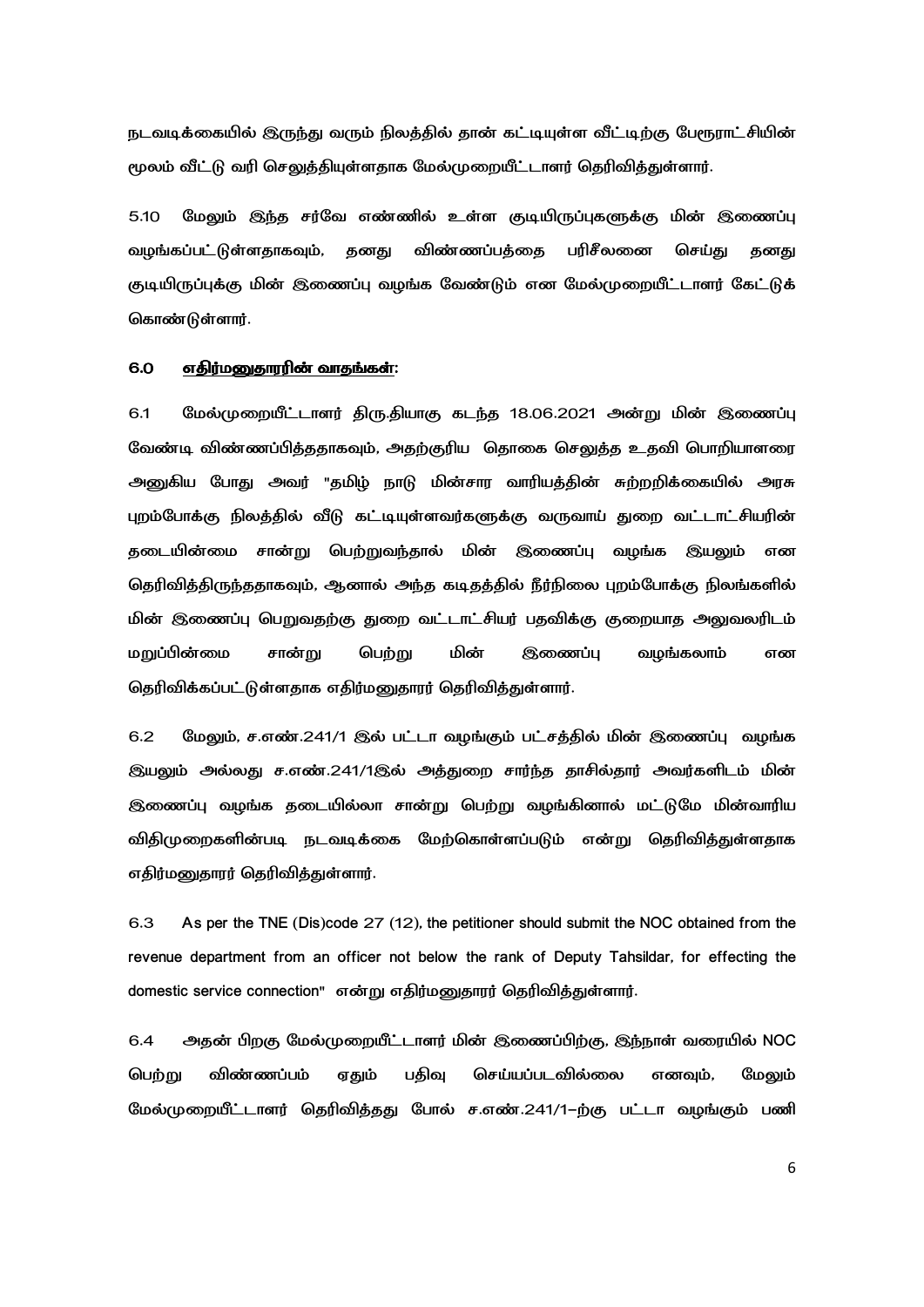நடைமுறையில் உள்ளதாகவும் தெரிவித்திருந்த நிலையில் பட்டாவுடன் விண்ணப்பம் ஏதும் இதுவரை பதிவு செய்யப்படவில்லை என எதிர்மனுதாரர் தெரிவித்துள்ளார்.

#### 7.0 <u>மின் குறைதீர்ப்பாளரின் தீர்வு</u>:

7.1 இருகரப்பு வாகங்கள் மற்றும் சமர்ப்பிக்கப்பட்ட ஆவணங்கள் ஆகியவற்றை ஆராய்ந்து கீழ்க்கண்டவாறு தீர்வு செய்யப்படுகிறது.

7.2 தனது பாட்டிக்கு "பஞ்சமி நிலம்" திட்டத்தில் வழங்கப்பட்ட ச. எண். 241/1-இல் உள்ள அரசு மேய்க்கால் புறம்போக்கு நிலத்தில் குடிசை வீடு கட்டி விவசாயம் செய்து வருவதாகவும், கடந்த 10 ஆண்டுகளாக தன் அனுபோகத்தில் இருந்து வருவதாகவும், நீதிமன்ற ஆணையின்படி தனக்கு பட்டா வழங்க விண்ணப்பம் அளித்ததாகவும், மாவட்ட ஆட்சியர் மேற்படி மேய்க்கால் புறம்போக்கு நிலத்தை நத்தம் நிலமாக மாற்றம் செய்யப்பட்டதாகவும், பட்டா வழங்க நில நிர்வாக ஆணையர் பரிந்துரைத்து மாவட்ட ஆட்சியருக்கு அனுப்பப்பட்டுள்ளதாக மேல்முறையீட்டாளர் தெரிவித்துள்ளார். மேற்படி கிராம நத்த நிலத்தில் வீடுகட்டி வீட்டுவரி ரசீது பெற்று மின் இணைப்பு வழங்குமாறு எதிர்மனுதாரரிடம் 18.06.2021–இல் விண்ணப்பம் சமர்ப்பித்துள்ளதாகவும், ஆனால் வருவாய் துறை வட்டாட்சியரிடமிருந்து தடையில்லா சான்று பெற்று சமர்ப்பிக்கும் பட்சத்தில் புதிய மின் இணைப்பு வழங்கப்படுமென எதிர்மனுதாரர் தெரிவித்ததாக மேல்முறையீட்டாளர் தெரிவித்துள்ளார். மேய்க்கால் புறம்போக்கு நிலம் கிராம நத்தம் நிலமாக மாவட்ட ஆட்சியர் மாற்றம் செய்துள்ளதால் மின் இணைப்பு வழங்க தடையேதுமில்லை என மேல்முறையீட்டாளர் தெரிவித்துள்ளார்.

7.3 மேல்முறையீட்டாளரின் வீடு அமைந்துள்ள ச.எண் 241/1-க்குரிய பட்டா சமர்ப்பிக்கப்படும் பட்சத்தில் மின் இணைப்பு வழங்க முடியுமென்றும், அல்லது வருவாய் துறை சார்ந்த தாசில்தார் அவர்களிடமிருந்து மின் இணைப்பு பெற தடையில்லா சான்று பெற்று சமர்ப்பித்தால் மட்டுமே மின் இணைப்பு வழங்க நடவடிக்கையெடுக்கப்படுமென எதிர்மனுதாரர் தெரிவித்துள்ளார். மேலும் தமிழ்நாடு மின்சார பகிர்மான விதி 27(12)– இன்படி புறம்போக்கு நிலத்தில் மின் இணைப்பு பெற வருவாய் துறை துணை வட்டாட்சியருக்கு கீழ் பதவி அல்லாத உரிய வருவாய்துறை அதிகாரியின் மறுப்பின்மை சான்று (NOC) (NOC from the revenue department not below the rank of Deputy Tahsildar) பெற்று சமர்ப்பித்தால் மட்டுமே மின் இணைப்பு வழங்கப்படுமென எதிர்மனுதாரர்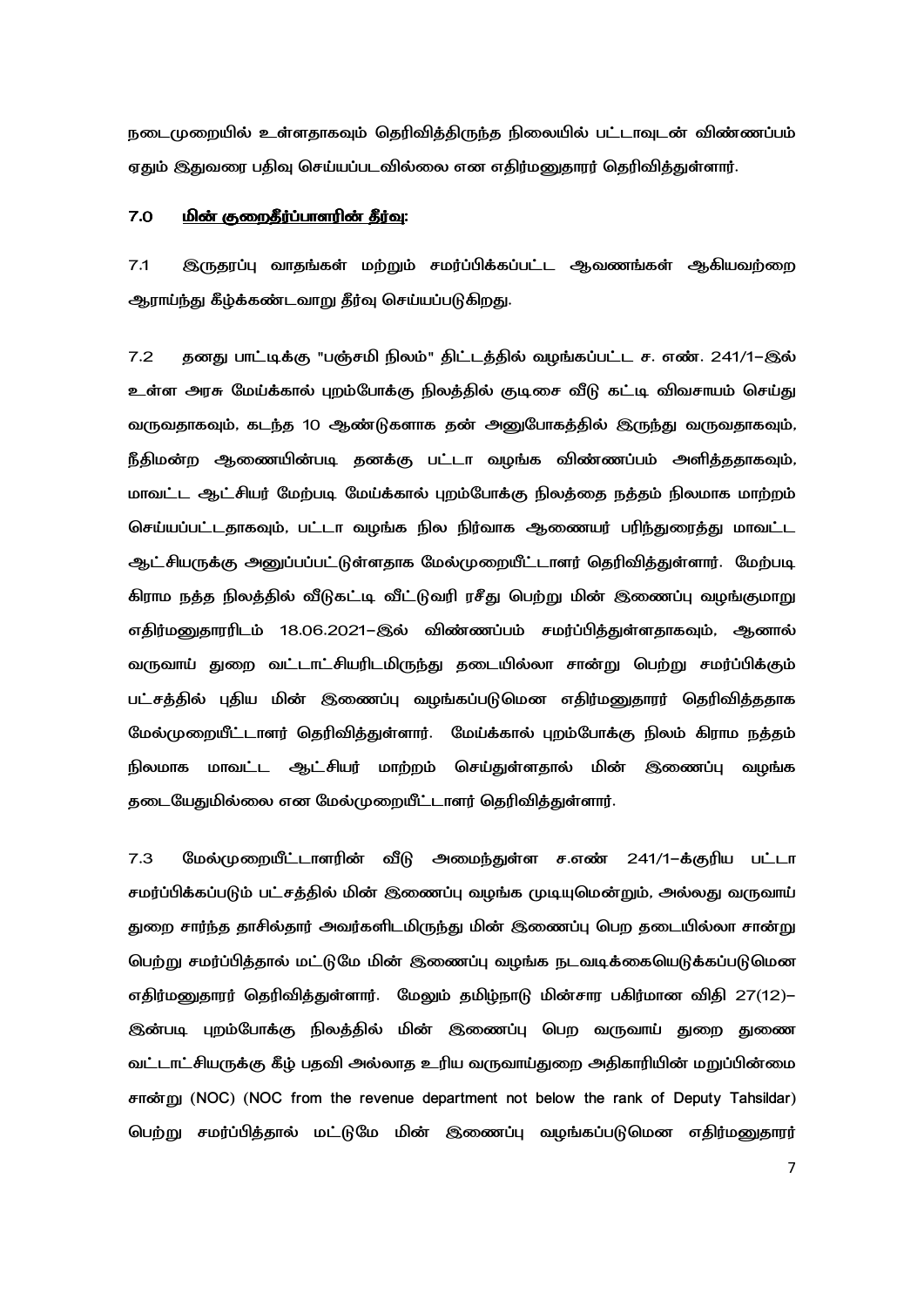தெரிவித்துள்ளார். எனவே, நான் தமிழ்நாடு மின்சாரப் பகிர்மான விதி 27(12)–ஐ ஆராய விரும்புகிறேன். அந்த விதி கீழே கொடுக்கப்பட்டுள்ளது.

### "27. மின் ஆற்றல் வழங்கலுக்கான கேட்புகள்:

27(12): புறம்போக்கு நிலங்கள்/அரசு நிலங்களில் தமிழ்நாடு அரசின் உரிய அலுவலரிடமிருந்து பெற்ற மறுப்பின்மைச் சான்றிதழ் அளித்தால் மின்னிணைப்பு வழங்கப்படும். மேலும் விண்ணப்பதாரர் இவ்விதியின் பின்னிணைப்பு III-இல் உள்ள படிவம்–6 படியான காப்புறுதி பத்திரமும், இயல்பான காப்புறுதித் தொகையை போல இரட்டிப்பு மடங்கு காப்புறுதி தொகையை செலுத்த வேண்டும்."

 $7.4$ மேற்கண்ட தமிழ்நாடு மின்சாரப் பகிர்மான விதி 27(12)–இன் படி நாம் அறிய புறம்போக்கு நிலங்கள்/அரசு நிலங்களில் தமிழ்நாடு வருவது, அரசின் உரிய அலுவலரிடமிருந்து பெற்ற மறுப்பின்மைச் சான்றிதழ் அளித்தால் மின்னிணைப்பு வழங்கப்படும். மேலும் விண்ணப்பதாரர் இவ்விதியின் பின்னிணைப்பு III–இல் உள்ள படிவம்–6 படியான காப்புறுதி பத்திரமும், இயல்பான காப்புறுதித் தொகையை போல இரட்டிப்பு மடங்கு காப்புறுதி தொகையை செலுத்த வேண்டும் என அறிய முடிகிறது. இவ்வழக்கில் கிராம நத்தம் நிலத்தில் கட்டியுள்ள தனது வீட்டிற்கு புதிய மின் இணைப்பு வழங்குமாறு மேல்முறையீட்டாளர் கோரியுள்ளார். மேற்படி நிலத்திற்கு பட்டா பெறுவதற்கு விண்ணப்பித்து நிலுவையில் இருப்பதாகவும், மேய்க்கால் புறம்போக்கு நிலம் கிராம நத்தமாக மாவட்ட ஆட்சியர் ஆணை பிறப்பித்துள்ள நிலையில் மின் இணைப்பு வழங்க தடையேதும் இல்லையென மேல்முறையீட்டாளர் அவரின் வாதுரையில் தெரிவித்துள்ளார். எனவே, பட்டா வழங்கப் பெறாத நிலையில் மேல்முறையீட்டாளரின் கிராம நத்தம் நிலம் அரசு நிலமாகத்தான் கருதமுடியும், மேல்முறையீட்டாளரின் சொந்த நிலமாக கருத இயலாது. எனவே, தமிழ்நாடு மின்சாரப் பகிர்மான விதி 27(12)–இன்படி தமிழ்நாடு அரசின் உரிய அலுவலரிடமிருந்து பெறப்பட்ட மறுப்பின்மைச் சான்று சமர்ப்பித்தால் மட்டுமே மின் இணைப்பு வழங்க இயலும் என தீர்வு செய்யப்படுகிறது.

#### 8.0 <u> முடிவுரை:</u>

பத்தி 7.0–இல் உள்ள தீர்வின்படி, தமிழ்நாடு மின்சார பகிர்மான விதி  $8.1$ 27(12)இன்படி தமிழ்நாடு அரசின் உரிய அலுவலரிடமிருந்து பெறப்பட்ட மறுப்பின்மைச் சான்று சமர்ப்பித்தால் மட்டுமே மின் இணைப்பு வழங்க இயலும் என தீர்வு செய்கிறேன்.